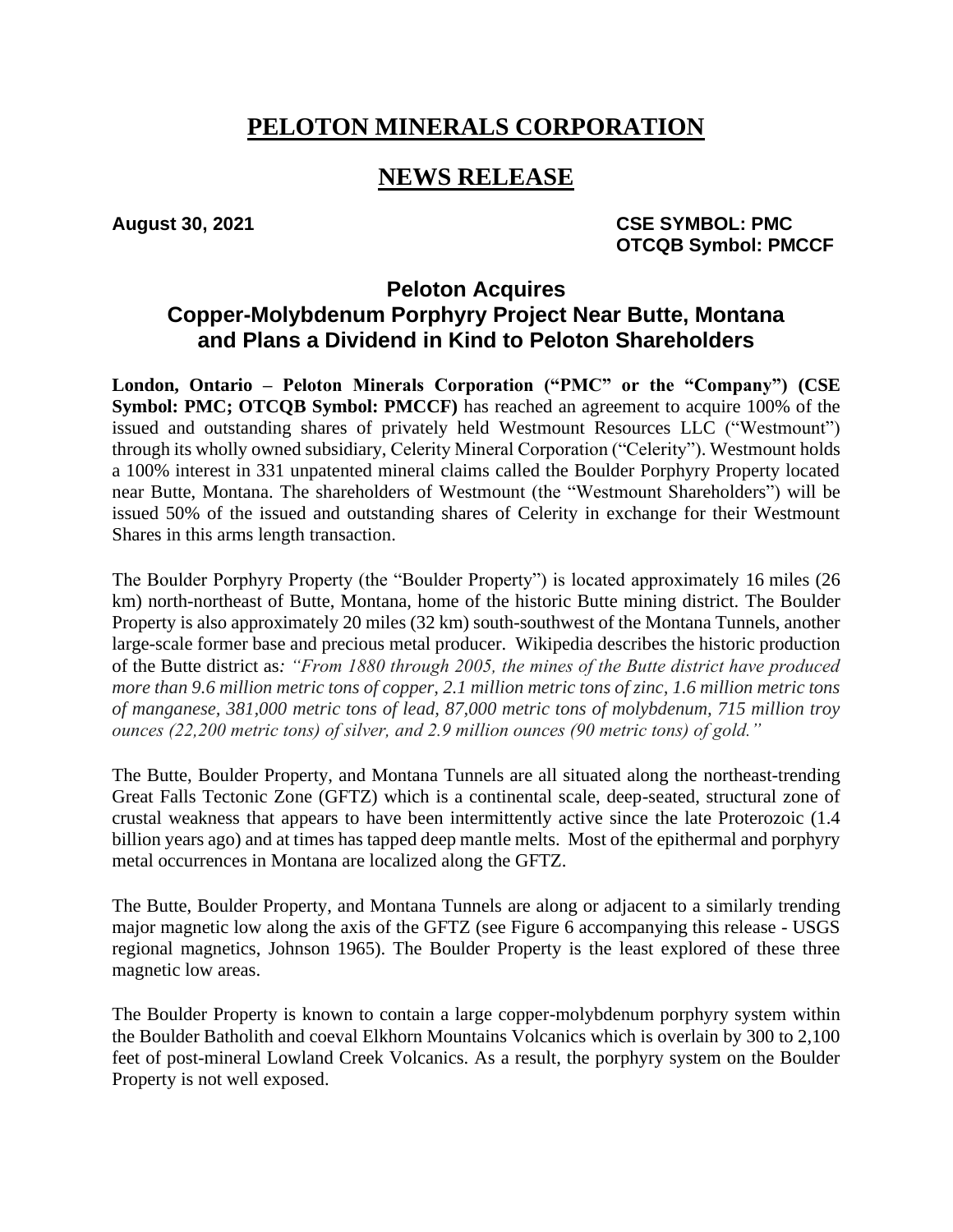Between 1965 and 1977, the Anaconda Company (Anaconda) and Union Oil (Molycorp) drilled 8 deep core holes on the property into the Boulder Batholith based on the USGS regional magnetics and an Anaconda IP survey. These holes intersected a large porphyry system with low-grade copper mineralization. Continuous mineralized drill intercepts of between 1,255 and 1,614 feet grading a weighted average of between 600 and 1,000 ppm Cu were intersected. Three deep core holes were completed by O.T. Mining in 2004-5, approximately 1 mile southwest of the Anaconda and Molycorp drilling, intersecting similar porphyry alteration and continuous copper mineralization with drill intersects between 1,242 and 2,630 feet grading a weighted average of between 313 and 785 ppm Cu. In 2005-6 O.T. Mining conducted extensive geophysics and located potential higher-grade targets within the identified porphyry system however these targets were never drilled and the property has remained dormant since.

Westmount acquired the Boulder Property in 2020 and 2021 through staking and other legal processes.

Under the agreement to acquire Westmount and the underlying project, in addition to 50% of the issued and outstanding Celerity Shares, the Westmount Shareholders will also receive a promissory note in the amount of US \$600,000 to be paid within one year (the "Promissory Note"), and a 1% net smelter return royalty (NSR) that may be bought down prior to commercial production by one-half for US \$5 million. If the Promissory Note is not paid within one year the Westmount ownership and property revert back to the Westmount Shareholders.

Peloton plans to have Celerity self-fund its operations and seek to become its own publicly traded company in a series of financings and transactions. Peloton shareholders will receive Celerity shares at no cost as a dividend in kind and be given the opportunity to participate in Celerity financings by way of a rights offering or other private placements. The proceeds of such financings when completed will be used to pay out the Promissory Note; complete geophysical field work this year; initiate the drill permitting process; complete and file an NI 43-101 compliant technical report; file a Celerity prospectus; and seek a Celerity listing on a Canadian Exchange. It is expected to take up to one year to complete these tasks, and upon completion, it is anticipated that Peloton will retain a meaningful interest in Celerity going forward. No agreements have been established for any of the financings and no record dates for any of the above transactions have been set. Further details will be announced as the Company develops and proceeds with its plans.

President and CEO Edward (Ted) Ellwood comments: *"We have had our eye on this project for over ten years and are thrilled that it is coming to us. It is an exciting exploration target with tremendous upside potential and fits extremely well with the potential of our Nevada Carlin style gold projects which we also continue to advance and remain excited about. As for the financing and structural strategy, we feel this is the best approach toward financing the project adequately while minimizing Peloton dilution. Any percentage of another Butte would be significant."*

Peloton now holds interests in two Montana projects (this Boulder Property and the SBSL epithermal gold exploration project which is under option to Frederick Private Equity and African Metals) as well as three Carlin style gold exploration projects in Elko County, Nevada all of which are permitted for drilling. In Nevada, Peloton is planning a geophysical program at Golden Trail later this year and plans to seek joint venture partners on the other two projects. Should joint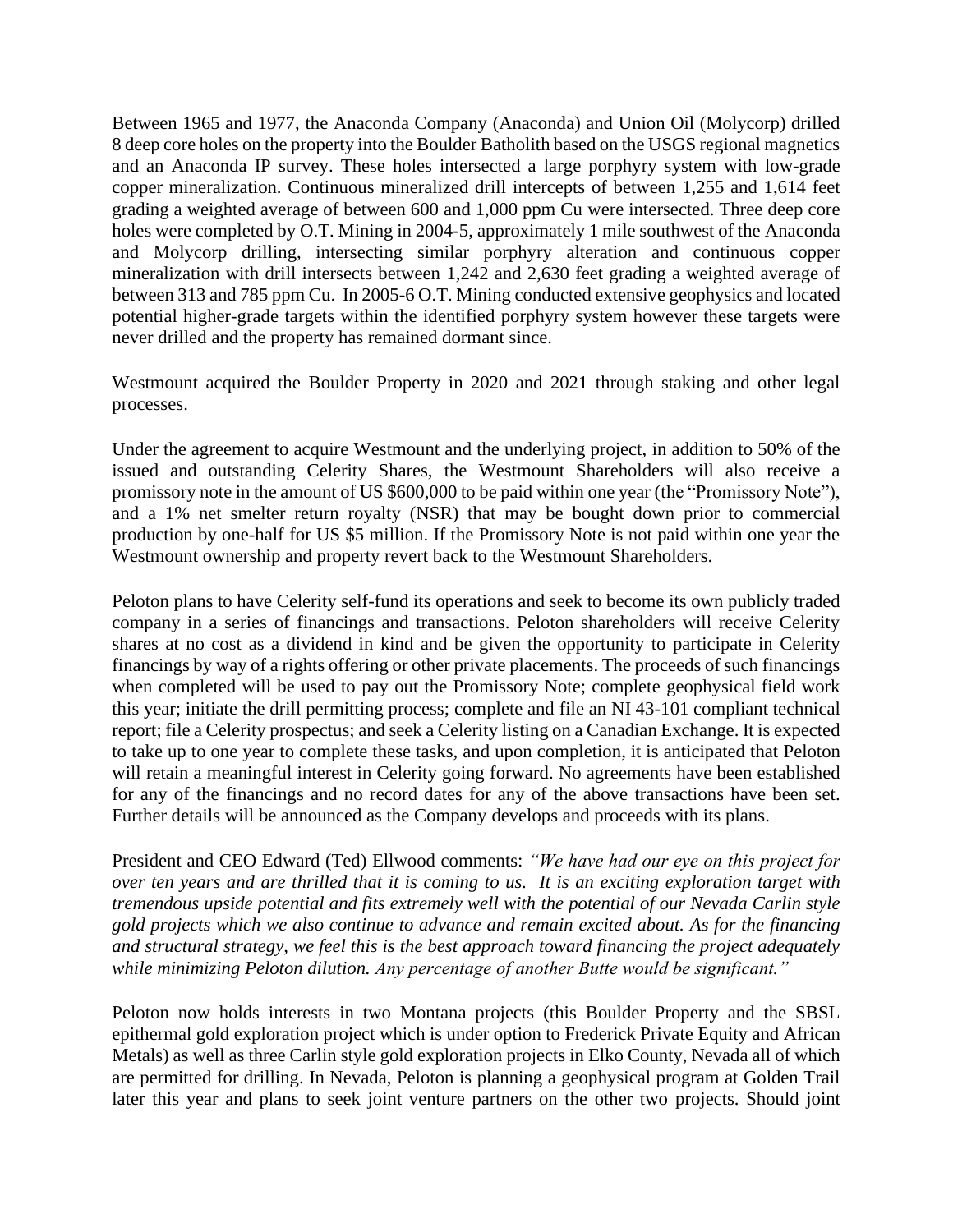venture partners be found, it would mean that Peloton would only need to directly finance one of the five projects in the portfolio (Golden Trail) while retaining a meaningful interest in all of the projects.

Further announcements will be made as the Company proceeds on the various projects.

For further information please contact:

#### **Edward (Ted) Ellwood, MBA President & CEO** 1-519-964-2836

Richard C. Capps, PhD, is the qualified person responsible for approving the technical information contained within this release.

Peloton Minerals Corporation is a reporting issuer in good standing in the Provinces of Ontario and British Columbia whose common shares are listed on the CSE (Symbol: PMC) and trade in the U.S. on the OTC QB (Symbol: PMCCF). There are 105,719,975 common shares issued and outstanding in the capital of the Company.

#### *CSE has not reviewed and does not accept responsibility for the adequacy or accuracy of this release.*

*This news release contains "forward-looking information" (within the meaning of applicable Canadian securities laws) and "forwardlooking statements" (within the meaning of the U.S. Private Securities Litigation Reform Act of 1995). Such statements or information are identified with words such as "anticipate", "believe", "expect", "plan", "intend", "potential", "estimate", "propose", "project", "outlook", "foresee", "looking" or similar words suggesting future outcomes or statements regarding an outlook.*

Such statements include, among others, those concerning the Company's plans for exploration activity and to conduct future *exploration programs, its plans to have Celerity self-fund its operations and seek to become its own publicly traded company in a series of financings and transactions, its plans to have its shareholders receive Celerity shares at no cost as a dividend in kind and be given the opportunity to participate in Celerity financings by way of a rights offering and other private placements. They also include the Company's plans with respect to the proceeds of such financings, when completed, and its plans to file a Celerity prospectus; and*  seek a Celerity listing on a Canadian Exchange, its expectations regarding the timing of such plans and the resulting shareholdings *in Celerity of Peloton. Such forward-looking information or statements are based on a number of risks, uncertainties, and assumptions which may cause actual results or other expectations to differ materially from those anticipated and which may prove to be incorrect. Assumptions have been made regarding, among other things, management's expectations regarding its ability to initiate and complete future exploration work as expected or to attract joint venture partners. Actual results could differ materially due to a number of factors, including, without limitation, operational risks in the completion of the Company's future exploration work; technical, safety or regulatory issues; availability of capital; the worldwide economic and social impact of COVID-19; the duration and extent of COVID-19; changes in general economic conditions and financial markets; the imposition of government restrictions on business related to COVID-19, any positive cases of COVID-19 at a project site or in the area which may cause a reduction or suspension in operations and activities which may ultimately affect and delay the exploration timeline; and changes in prices for gold and other metals. The Company's plans are subject to regulatory requirements and approvals and the Company may never become a reporting issuer or be listed on a Canadian Exchange.*

*Although the Company believes that the expectations reflected in the forward-looking information or statements are reasonable and*  does not believe that the worldwide COVID-19 situation will have any immediate or long term effect on its projects, prospective *investors in the Company's securities should not place undue reliance on forward-looking statements because the Company can provide no assurance that such expectations will prove to be correct. Forward-looking information and statements contained in this news release are as of the date of this news release and the Company assumes no obligation to update or revise this forward-looking information and statements except as required by law.*